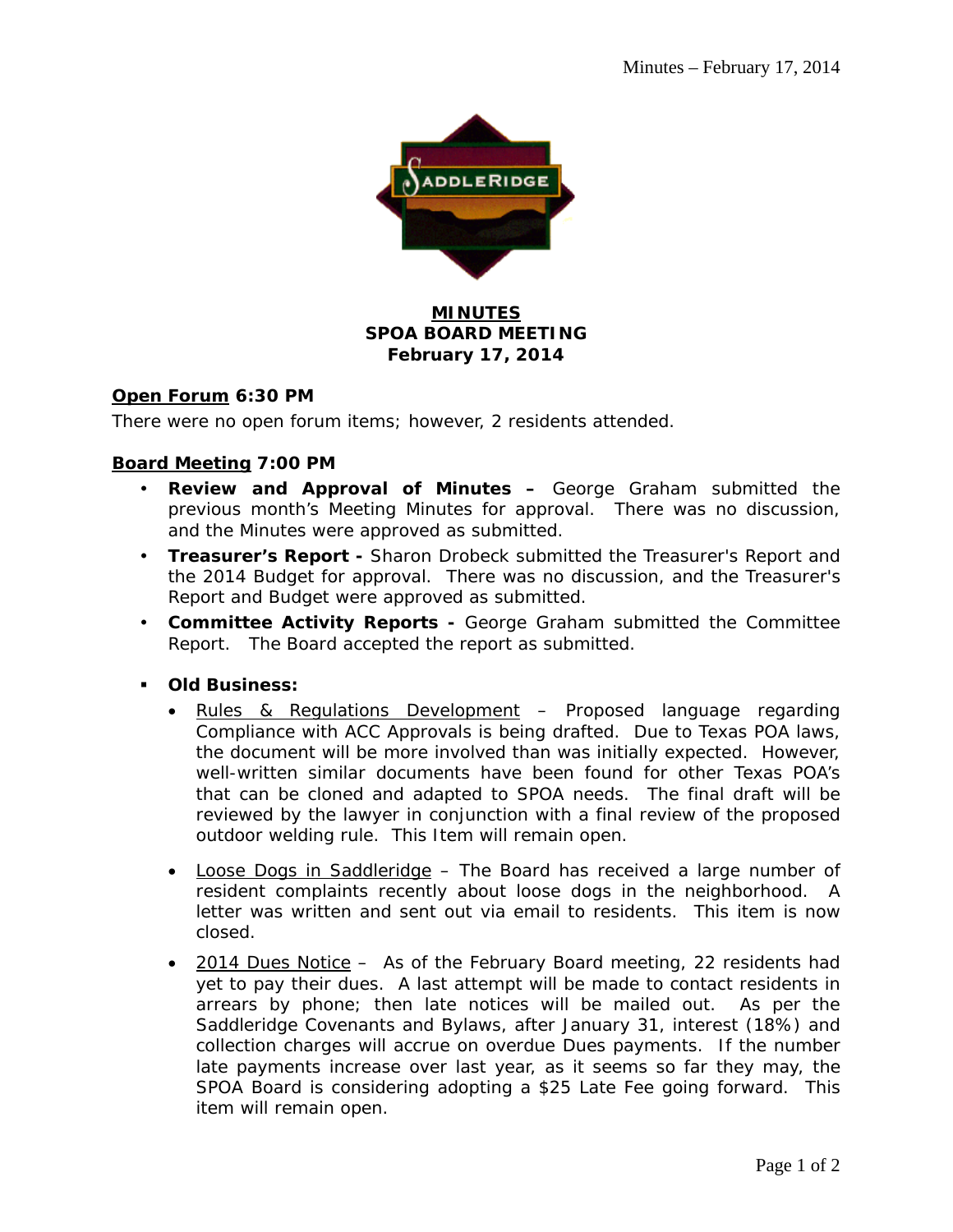- **New Business:** 
	- New Candidates for Next SPOA Board Election The SPOA Board is in need of candidates for the next Board election. Past Board members will be contacted to gauge their interest in running again. The bushes will also be severely beaten in an attempt to scare up new blood from new residents. Please seriously consider getting involved in running your neighborhood!! This Item will remain open.
	- Residents Trespassing on Other Residents' Property The SPOA Board has recently received some complaints from residents of other residents trespassing on the complainant's property; some even after being told not to. A warning and instructional letter was written and sent out to homeowners via email. This Item will remain open.
	- Saddleridge Annual Picnic The annual Saddleridge Picnic will be held on Saturday, April 12; from 11 AM to 1 PM. Food will be provided by Brookshire Brothers (bar-b-que, beans, potato salad, drinks, desserts). This event is free to all Saddleridge residents. This Item will remain open.

The meeting was adjourned at 7:45 PM.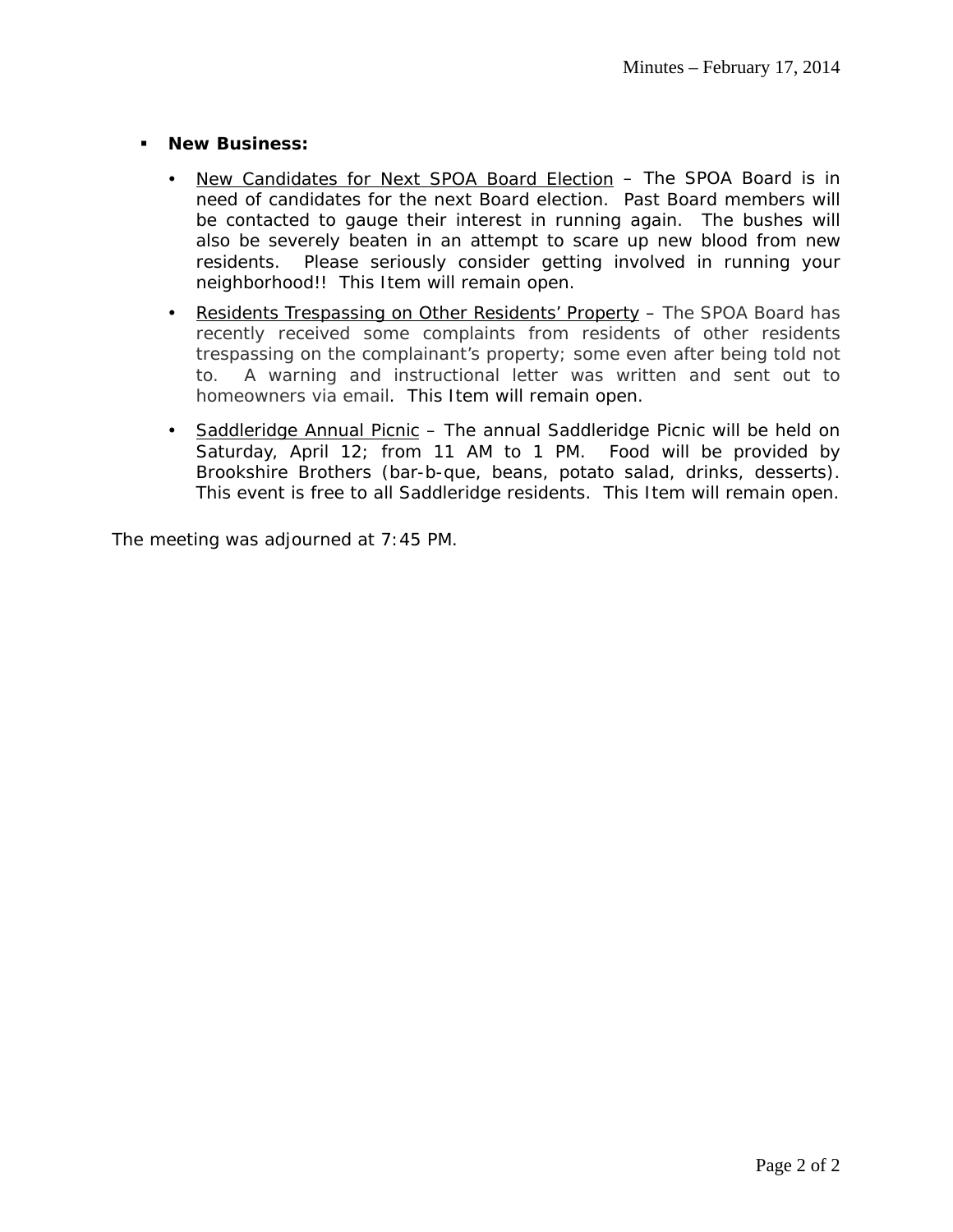# **Saddleridge Property Owners Association**

## **January Treasurer's Report February 17, 2014**

The January Treasurer's report includes a month-end and prior year-end Balance Sheet as well as detailed Profit and Loss Statements that compare actual experience to the budgeted income and expense projections for the month of January. This information is included in a format which includes the 2014 annual budget. This will help to keep the big picture in mind.

The Balance Sheet as of January 31 includes:

- SPOA has Checking/Savings totaling \$100,945 and no outstanding liabilities.
- Accounts Receivable of  $$(16)$ , this negative balance represents dues paid in advance.
- Undeposited Funds are funds received but not yet deposited.

A review of the Profit and Loss report shows that the monthly net income of \$8,533 for January. There are no unusual items to report.

88% of the 2014 Dues have been collected. 22 Property owners have not paid their dues, the outstanding total balance due is \$2,304.

Respectfully submitted,

Sharon M. Drobeck Treasurer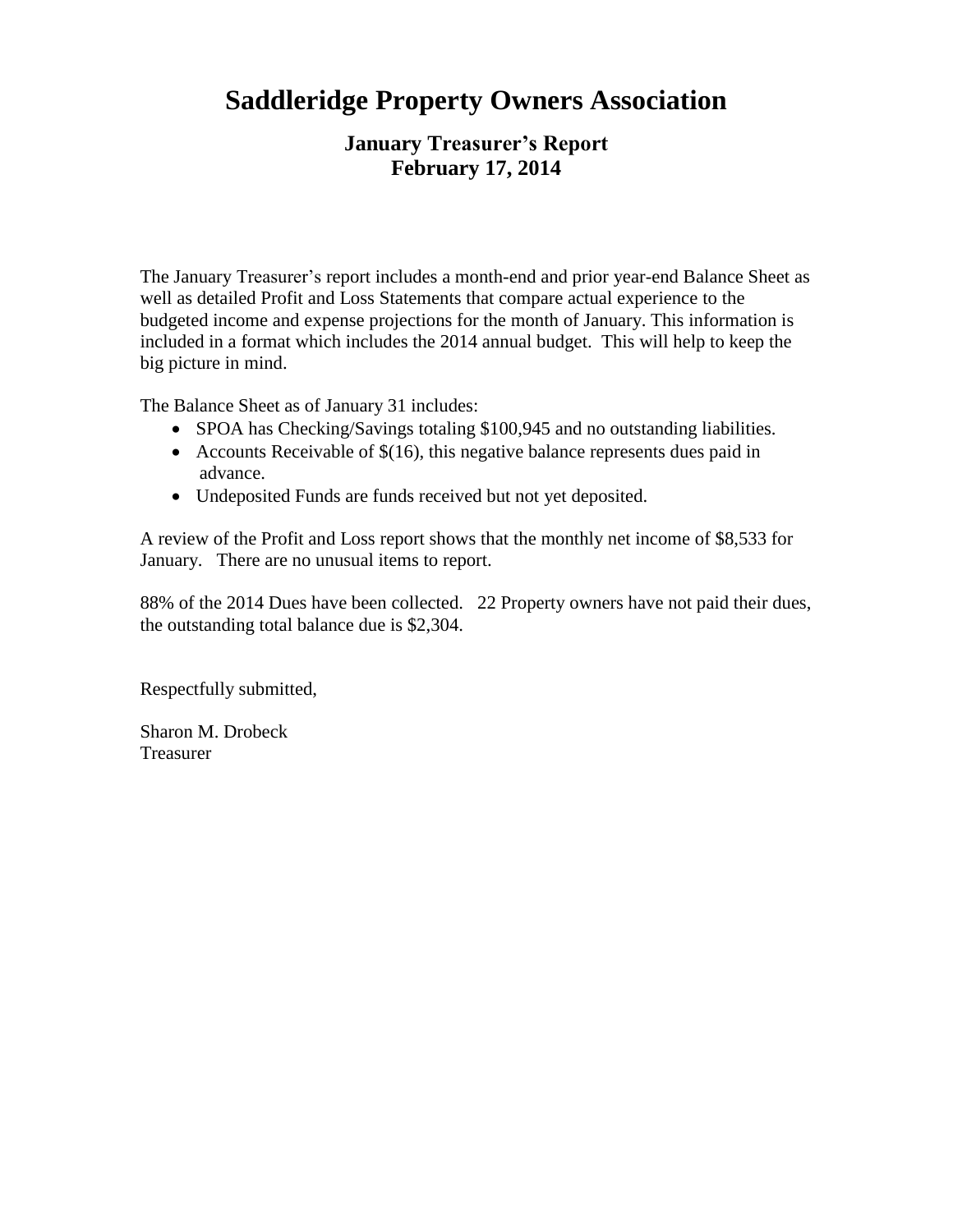# **Saddleridge Property Owners Association Balance Sheets As of**

|                                       | <b>January 31, 2014</b> | December 31, 2013 |
|---------------------------------------|-------------------------|-------------------|
| <b>ASSETS</b>                         |                         |                   |
| <b>Current Assets</b>                 |                         |                   |
| <b>Checking/Savings</b>               |                         |                   |
| Ozona CD                              | 50,373.20               | 50,366.71         |
| <b>Ozona Checking</b>                 | 10,144.97               | 6,621.87          |
| <b>Ozona Money Market</b>             | 40,426.59               | 35,423.32         |
| <b>Total Checking/Savings</b>         | 100,944.76              | 92,411.90         |
| <b>Accounts Receivable</b>            |                         |                   |
| <b>Accounts Receivable</b>            | (16.27)                 | (16.27)           |
| <b>Total Accounts Receivable</b>      | (16.27)                 | (16.27)           |
| <b>Other Current Assets</b>           |                         |                   |
| <b>Undeposited Funds</b>              | 50.00                   | 50.00             |
| <b>Total Other Current Assets</b>     | 50.00                   | 50.00             |
| <b>Total Current Assets</b>           | 100,978.49              | 92,445.63         |
| <b>Other Assets</b>                   |                         |                   |
| <b>Saddleridge Property</b>           | 80,500.00               | 80,500.00         |
| <b>Total Other Assets</b>             | 80,500.00               | 80,500.00         |
| <b>TOTAL ASSETS</b>                   | 181,478.49              | 172,945.63        |
| <b>LIABILITIES &amp; EQUITY</b>       |                         |                   |
| <b>Equity</b>                         |                         |                   |
| <b>Opening Balance Equity</b>         | 110,823.40              | 110,823.40        |
| <b>Retained Earnings</b>              | 62,122.23               | 57,952.05         |
| <b>Net Income</b>                     | 8,532.86                | 4,170.18          |
| <b>Total Equity</b>                   | 181,478.49              | 172,945.63        |
| <b>TOTAL LIABILITIES &amp; EQUITY</b> | 181,478.49              | 172,945.63        |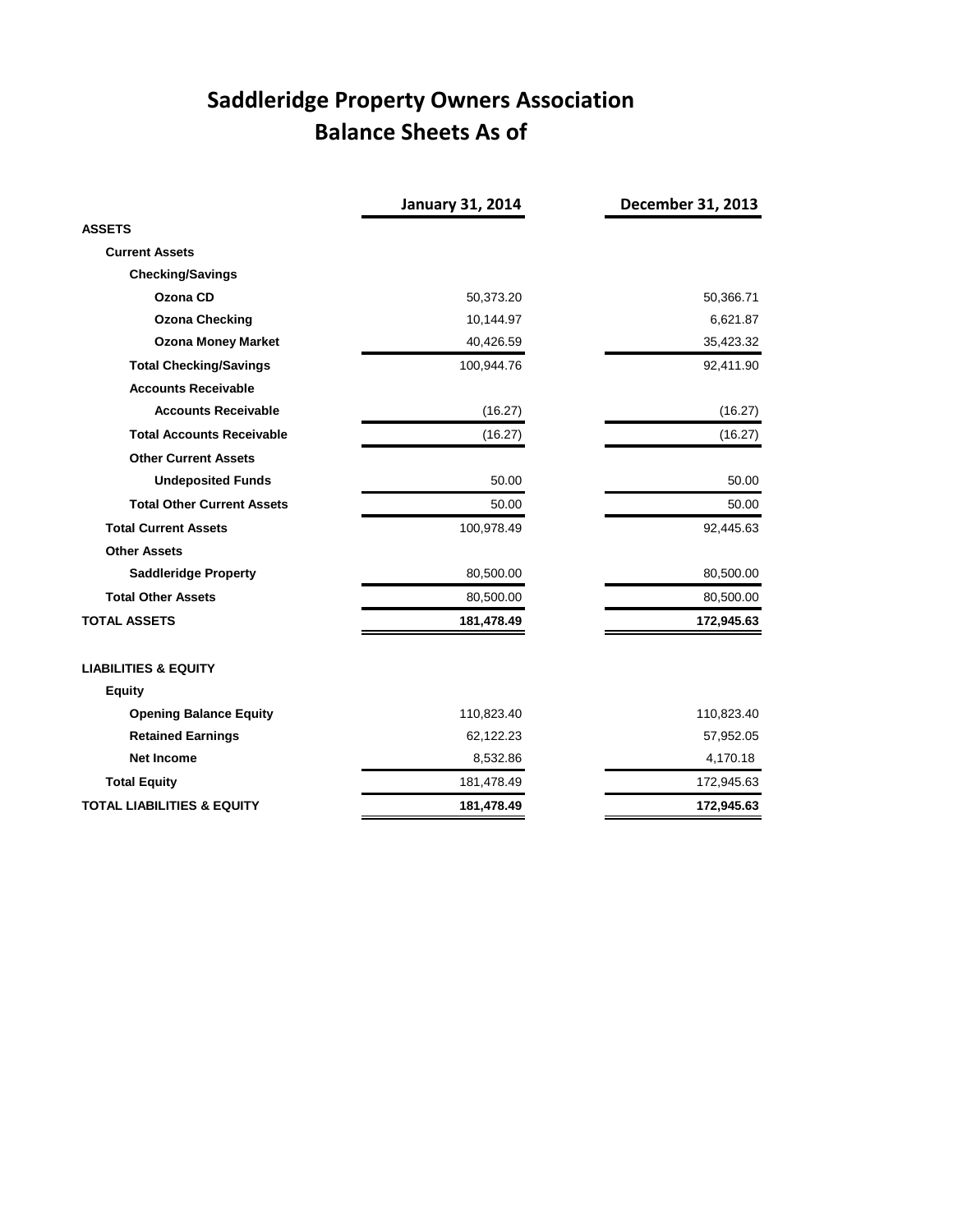#### **12:53 PM 02/15/14 Cash Basis**

# **Saddleridge Property Owners Association Profit & Loss Budget Performance**

 **January 2014**

|                                   | Jan 14    | <b>Budget</b> | Jan 14    | <b>YTD Budget</b> | <b>Annual Budget</b> |
|-----------------------------------|-----------|---------------|-----------|-------------------|----------------------|
| <b>Income</b>                     |           |               |           |                   |                      |
| <b>Clubhouse Usage Fee</b>        | 0.00      |               | 0.00      |                   | 500.00               |
| <b>HOA Dues Collected</b>         | 11,402.00 | 11,402.00     | 11,402.00 | 11,402.00         | 19,580.00            |
| <b>Interest Assessed Fees</b>     | 0.00      |               | 0.00      |                   | 250.00               |
| Interest Inc.                     | 10.09     | 8.00          | 10.09     | 8.00              | 100.00               |
| <b>Resale Cert. Fee</b>           | 0.00      | 50.00         | 0.00      | 50.00             | 500.00               |
| <b>Transfer Fees</b>              | 0.00      |               | 0.00      |                   | 500.00               |
| <b>Uncategorized Income</b>       | 0.00      | 0.00          | 0.00      | 0.00              | 0.00                 |
| <b>Total Income</b>               | 11,412.09 | 11,460.00     | 11,412.09 | 11,460.00         | 21,430.00            |
| <b>Expense</b>                    |           |               |           |                   |                      |
| Accounting                        |           |               |           |                   |                      |
| <b>Accounting-Bookkeeper</b>      | 175.00    | 175.00        | 175.00    | 175.00            | 2,100.00             |
| <b>Total Accounting</b>           | 175.00    | 175.00        | 175.00    | 175.00            | 2,100.00             |
| <b>Annual Septic Contract</b>     | 0.00      |               | 0.00      |                   | 250.00               |
| <b>Bank Charges</b>               |           |               |           |                   |                      |
| <b>Check Printing</b>             | 0.00      |               | 0.00      |                   | 75.00                |
| <b>Safe Deposit Box</b>           | 40.00     | 40.00         | 40.00     | 40.00             | 40.00                |
| <b>Total Bank Charges</b>         | 40.00     | 40.00         | 40.00     | 40.00             | 115.00               |
| <b>Clubhouse Expenses</b>         |           |               |           |                   |                      |
| Cleaning                          | 50.00     | 50.00         | 50.00     | 50.00             | 600.00               |
| <b>Cleaning Supplies</b>          | 0.00      |               | 0.00      |                   | 100.00               |
| <b>Clubhouse Furnishings</b>      | 0.00      |               | 0.00      |                   | 200.00               |
| <b>Clubhouse insurance</b>        | 0.00      |               | 0.00      |                   | 375.00               |
| <b>Clubhouse Outside Lighting</b> | 0.00      |               | 0.00      |                   | 50.00                |
| <b>Heating and AC</b>             | 0.00      |               | 0.00      |                   | 150.00               |
| Lighting                          | 0.00      |               | 0.00      |                   | 50.00                |
| <b>Maintenance Labor</b>          | 0.00      |               | 0.00      |                   | 400.00               |
| <b>Pest Control</b>               | 102.84    | 103.00        | 102.84    | 103.00            | 420.00               |
| <b>Plumbing Repairs</b>           | 0.00      |               | 0.00      |                   | 250.00               |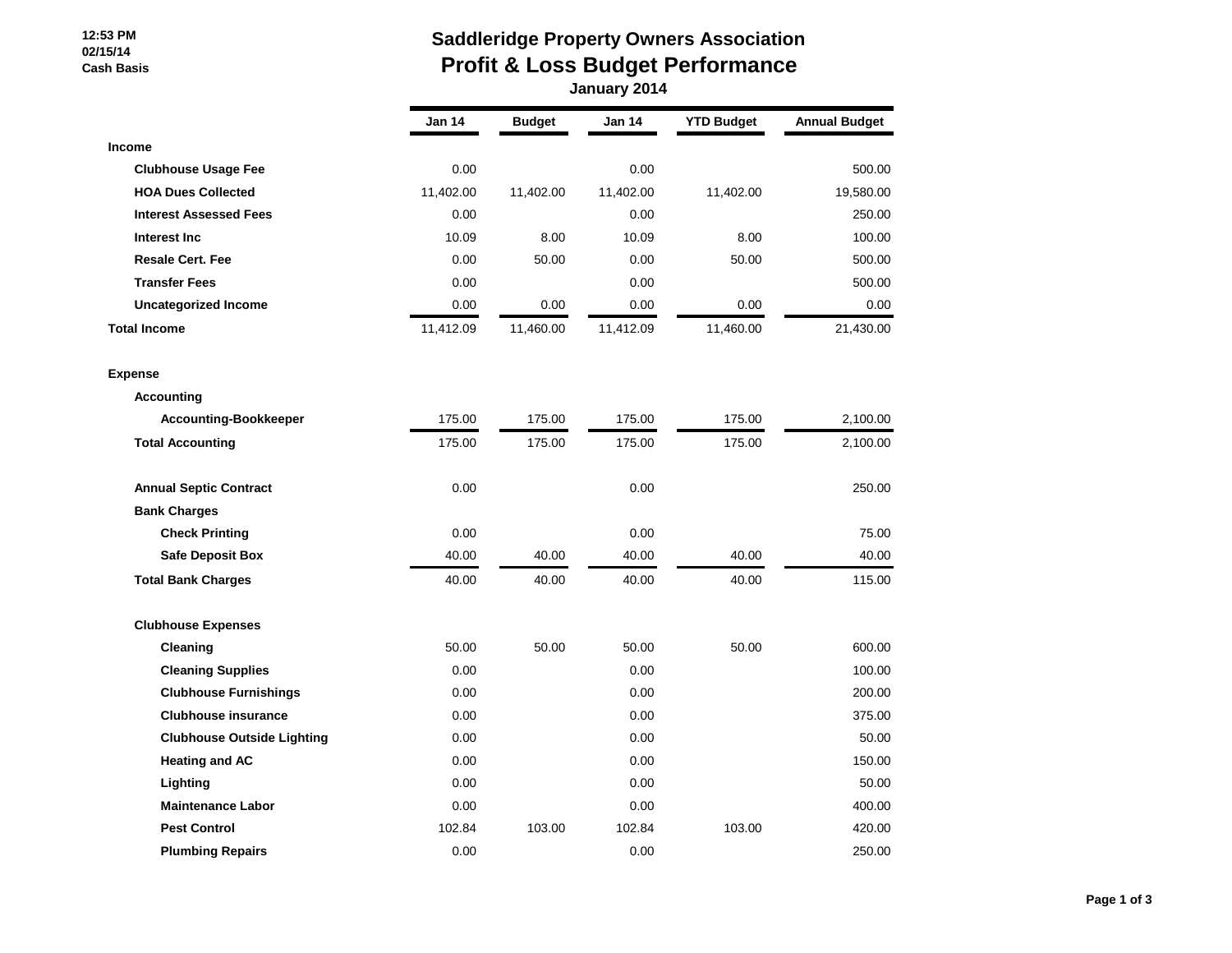#### **12:53 PM 02/15/14 Cash Basis**

## **Saddleridge Property Owners Association Profit & Loss Budget Performance January 2014**

|                                            | Jan 14 | <b>Budget</b> | Jan 14 | <b>YTD Budget</b> | <b>Annual Budget</b> |
|--------------------------------------------|--------|---------------|--------|-------------------|----------------------|
| <b>Repairs</b>                             | 0.00   |               | 0.00   |                   | 500.00               |
| <b>Trash</b>                               | 86.26  |               | 86.26  |                   | 350.00               |
| Water softener monthly maintain            | 0.00   |               | 0.00   |                   | 300.00               |
| <b>Wellhouse Expenses</b>                  | 0.00   |               | 0.00   |                   | 100.00               |
| <b>Total Clubhouse Expenses</b>            | 239.10 | 153.00        | 239.10 | 153.00            | 3,845.00             |
| <b>Dues and Subscriptions</b>              | 0.00   |               | 0.00   |                   | 25.00                |
| <b>Food for Saddleridge Meetings</b>       |        |               |        |                   |                      |
| <b>Food for Annual BBQ</b>                 | 0.00   |               | 0.00   |                   | 550.00               |
| Neighborhood Watch                         | 0.00   |               | 0.00   |                   | 400.00               |
| <b>Total Food for Saddleridge Meetings</b> | 0.00   |               | 0.00   |                   | 950.00               |
| <b>Improvements</b>                        |        |               |        |                   |                      |
| Landscaping                                |        |               |        |                   |                      |
| <b>Entrance</b>                            | 0.00   |               | 0.00   |                   | 400.00               |
| Lighting                                   | 0.00   |               | 0.00   |                   | 200.00               |
| <b>Plants</b>                              | 0.00   |               | 0.00   |                   | 360.00               |
| <b>Total Landscaping</b>                   | 0.00   |               | 0.00   |                   | 960.00               |
| <b>Wellhouse Improvements</b>              | 0.00   |               | 0.00   |                   | 100.00               |
| <b>Total Improvements</b>                  | 0.00   |               | 0.00   |                   | 1,060.00             |
| <b>Insurance-HOA Liability</b>             | 0.00   |               | 0.00   |                   | 600.00               |
| Insurance, D&O                             | 0.00   |               | 0.00   |                   | 2,500.00             |
| <b>Lawn Maintenance</b>                    | 324.76 | 325.00        | 324.76 | 325.00            | 2,300.00             |
| <b>Legal-Attorney Fees</b>                 | 0.00   |               | 0.00   |                   | 1,000.00             |
| <b>Mailings</b>                            | 0.00   |               | 0.00   |                   | 250.00               |
| <b>Miscellaneous</b>                       |        |               |        |                   |                      |
| <b>ACC Office Supplies</b>                 | 0.00   |               | 0.00   |                   | 100.00               |
| Copying                                    | 0.00   |               | 0.00   |                   | 50.00                |
| <b>Legal Records</b>                       | 0.00   |               | 0.00   |                   | 50.00                |
| <b>Office Supplies</b>                     | 0.00   |               | 0.00   |                   | 50.00                |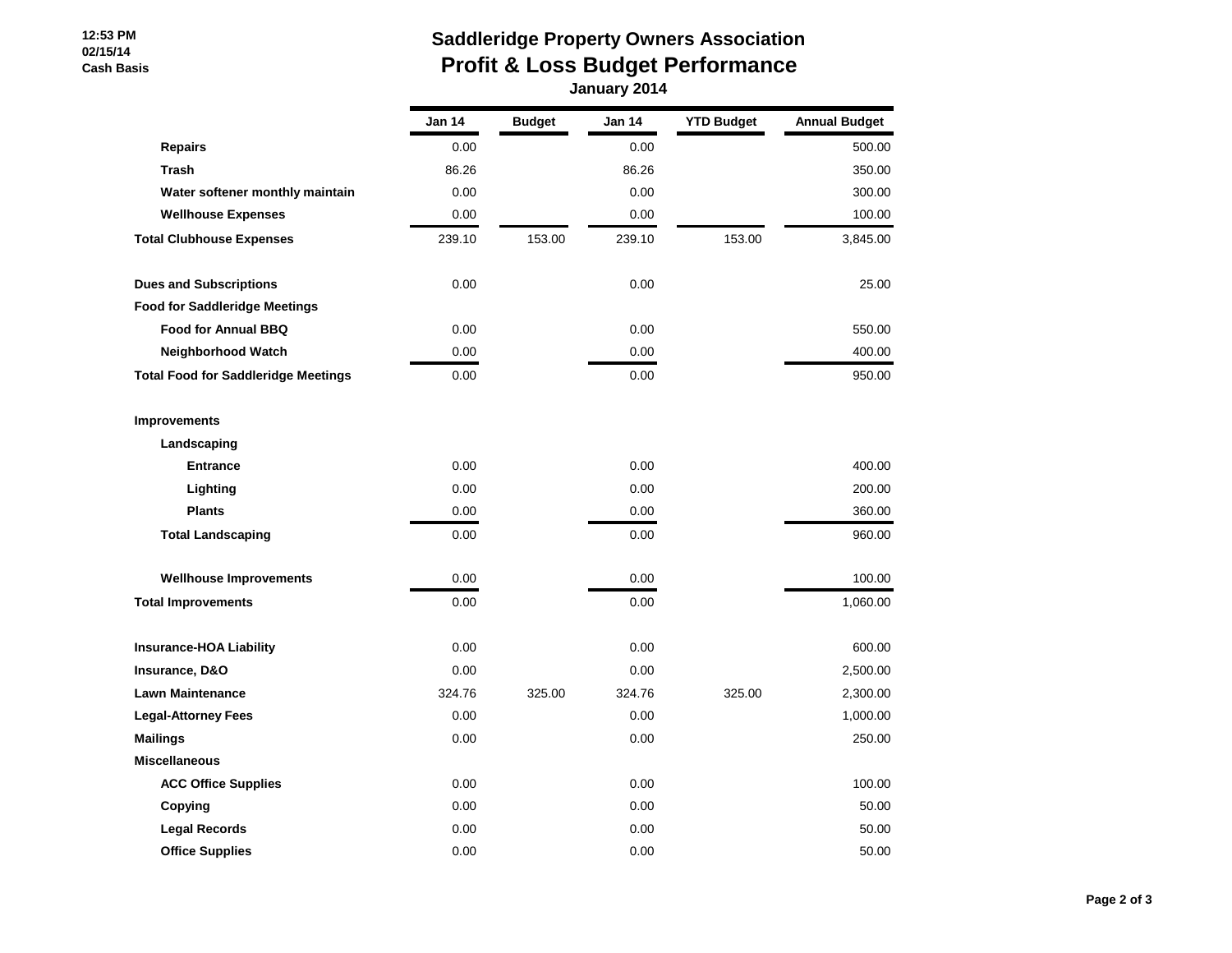#### **12:53 PM 02/15/14 Cash Basis**

## **Saddleridge Property Owners Association Profit & Loss Budget Performance January 2014**

|                            | <b>Jan 14</b> | <b>Budget</b> | <b>Jan 14</b> | <b>YTD Budget</b> | <b>Annual Budget</b> |
|----------------------------|---------------|---------------|---------------|-------------------|----------------------|
| <b>Printer Cart.</b>       | 0.00          |               | 0.00          |                   | 100.00               |
| <b>Software</b>            | 0.00          |               | 0.00          |                   | 280.00               |
| <b>Website Hosting Fee</b> | 0.00          |               | 0.00          |                   | 120.00               |
| <b>Total Miscellaneous</b> | 0.00          |               | 0.00          |                   | 750.00               |
| <b>PEC Electricity</b>     | 302.60        | 303.00        | 302.60        | 303.00            | 2,000.00             |
| <b>Taxes</b>               | 1.797.77      | 1,800.00      | 1.797.77      | 1,800.00          | 1,800.00             |
| <b>Total Expense</b>       | 2,879.23      | 2,796.00      | 2,879.23      | 2,796.00          | 19,545.00            |
| Net Income                 | 8.532.86      | 8.664.00      | 8.532.86      | 8.664.00          | 1.885.00             |